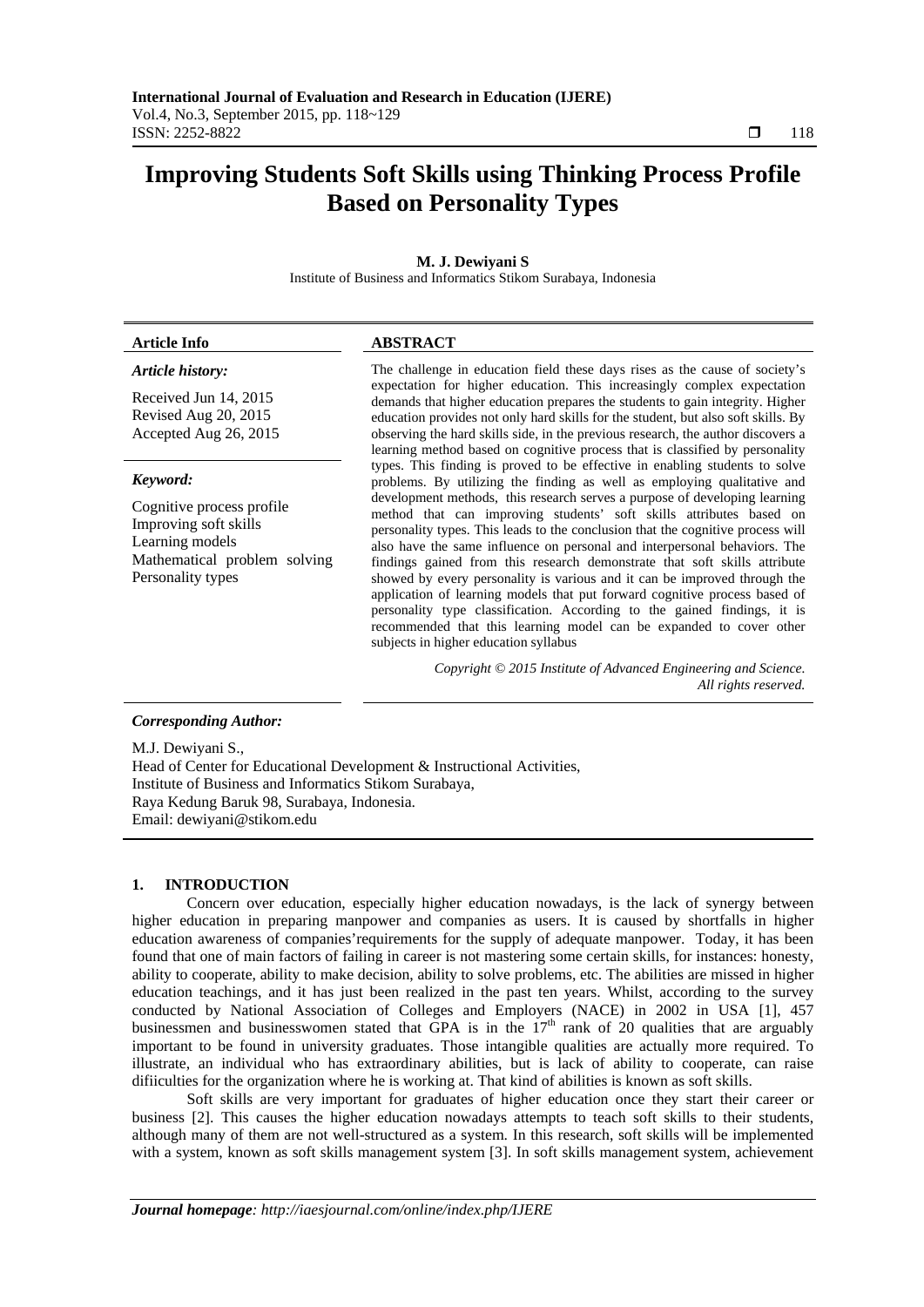of the expected soft skills has to be planned, executed, and evaluated in order to make the development direction and its achievement are clearly noticed.

On the other hand, taking the role as a teacher, it can be put into intense awareness that every student has different characters [4]. Consequently, both learning technique and attributes of soft skills of every individual depend on each character. These differences, by psychological experts, are believed as the implication of different personality type. In this research, classification of personality types according to David Keirsey is used for dividing the personality types into four groups: Rational, Idealist, Artisan, and Guardian.

By incorporating the research done by Dewiyani [5], this research becomes important. It is because a breakthrough in improving soft skill attributes of students can be achieved by creating mathematical learning model through comprehension of cognitive process profile in solving mathematical problems according to personality types. This study is directed to fulfill the important objective of developing learning model that can improve soft skills' attributes of the students.

This learning model has been applied to first-semester students in Linear Algebra class with 8 subjects, in Information Systems program. However, it can be generally applied to students in higher education to learn any subjects, provided that introductory suitable research for cognitive process profile is given.

### **2. LITERATUR REVIEW**

#### **2.1. Soft Skills**

Soft skills as non-technical skills that are intangible but extremely demanded [6]. So many attributes of soft skills are recognized by our society. Some of them are Winning Characteristic, consisting of communication skill, organization skill, leadership, logic, effort, group skill, and ethics. Soft skills has originated among sociology terms describing EQ (Emotional Intelligence Quotient) of an individual, that can be categorized into social life, communication, verbal expression, habit, friendliness, and optimization. Soft skills are certainly different from hard skills, emphasizing on IQ. This leads to the evaluation of these aspects: science mastering, technology and technical skills related to one's major.

Soft skills can be classified into two: intra personal skills and inter personal skills [7]. Intra personal skills refer to individual's ability in managing himself for optimally developing works, for example, time management, stress management and creative thinking. Meanwhile, inter personal skills are defined as individual's skills in managing their relationship with others for optimal work developments, i.e.: ability to motivate, to lead and to negotiate. For further explanation in this writing, these abilities will be referred as attributes of soft skills.

Illah Sailah [3] states that, there are plenty of soft skill attributes owned by every individual in different level. This is due to different habits of thinking, speaking, acting, and taking certain attitude on various contexts. However, these attributes can develop as the individual is getting used to applying the attributes until finally they can be instilled as characters. According to Center for entrepreneurship education and development, Halifax, Nova Scotia [3], there are 23 attributes of soft skills dominating job opportunities. In this research, those 23 attributes are used. They are possible to be grouped into intra personal and inter personal skills as presented in the Table 1.

| I abie 1. Auflouies of Bolt Brills and their coues |                       |                 |                       |                |                       |  |  |  |  |  |  |  |
|----------------------------------------------------|-----------------------|-----------------|-----------------------|----------------|-----------------------|--|--|--|--|--|--|--|
| Code                                               | Intra personal skills | Code            | Intra personal skills | Code           | Inter personal skills |  |  |  |  |  |  |  |
| R1                                                 | Initiative            | R9              | Analytical ability    | E1             | Reliable              |  |  |  |  |  |  |  |
| R <sub>2</sub>                                     | Ethics/Integrity      | R <sub>10</sub> | Stress management     | E <sub>2</sub> | Verbal communication  |  |  |  |  |  |  |  |
| R <sub>3</sub>                                     | Critical thinking     | R <sub>11</sub> | Self management       | E3             | Cooperating           |  |  |  |  |  |  |  |
| R4                                                 | Desire to learn       | R12             | Problem solving       | E4             | Flexible              |  |  |  |  |  |  |  |
| R <sub>5</sub>                                     | Commitment            | R <sub>13</sub> | Summarizing           | E5             | Working as a team     |  |  |  |  |  |  |  |
| R6                                                 | Motivation            | <b>R14</b>      | Independent           | E6             | Listening             |  |  |  |  |  |  |  |
| R7                                                 | Enthusiastic          | R <sub>15</sub> | Tough                 | E7             | Logical argumentation |  |  |  |  |  |  |  |
| R8                                                 | Creative              | R <sub>16</sub> | Time management       |                |                       |  |  |  |  |  |  |  |

Table 1. Attributes of Soft Skills and their codes

Table 1 shows attributes of soft skills that divide into intra personal skills and inter personal skills. Intrapersonal skills are those skills and communications that occur within a person's own mind, and interpersonal skills are skills which refer to interactions with other people or personalities. In table 1, R prefix represents soft skills under Intra Personal skills category, and E prefix represents soft skills under Inter Personal skills category.

*Improving Students Soft Skills using Thinking Process Profile Based on Personality Types (MJ. Dewiyani S.)*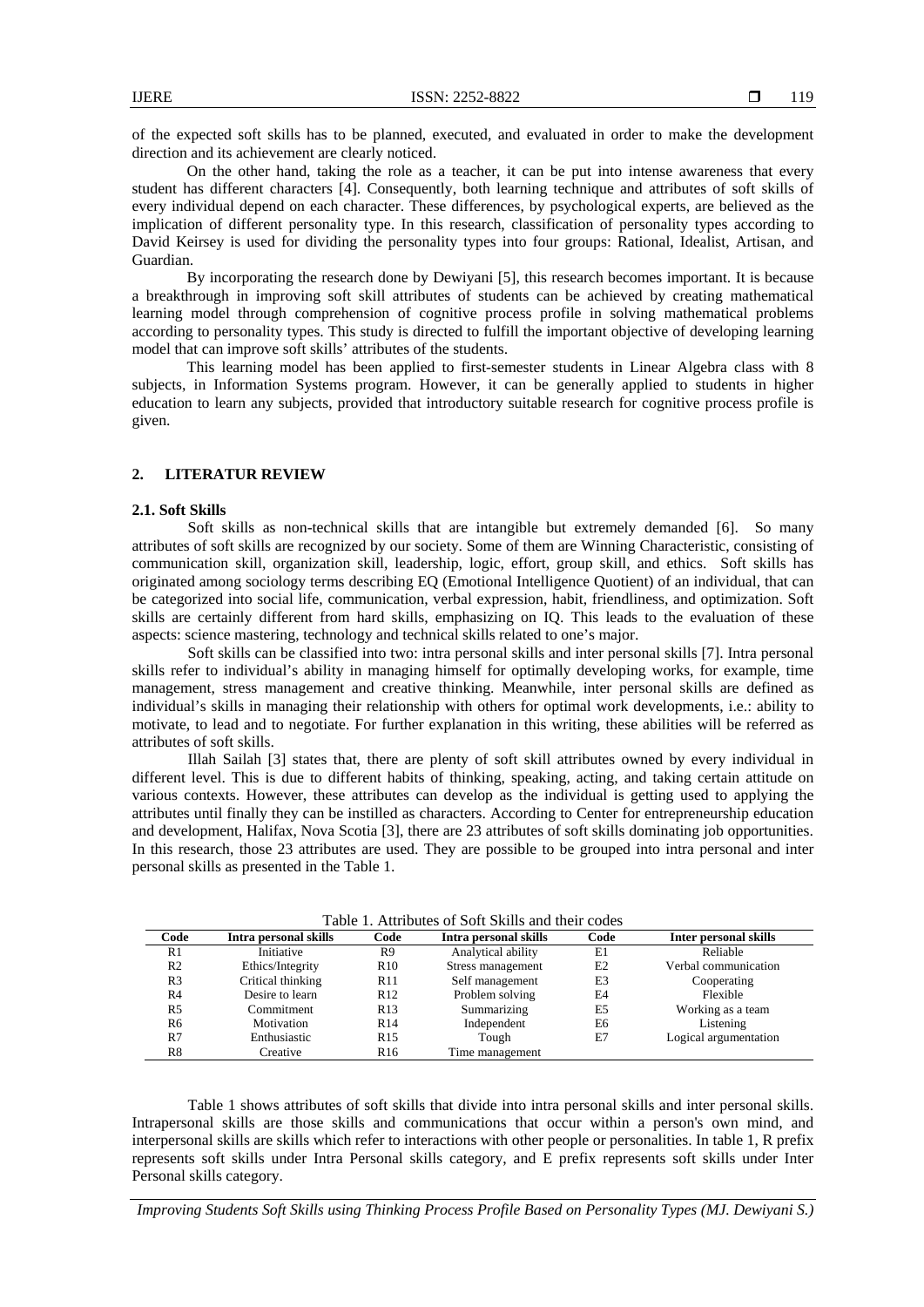In order to obtain qualified degrees from higher education, soft skills should be mastered well, in addition to hard skills (knowledge and technical skills) studied during the study program. This is for the purpose of preparing the graduates of higher education to not only become skillful robots that lack of sense of humanities.

Given the importance of the soft skills that is already believed and for the sake of mastering them, it is necessity to implement these soft skills through a system called soft skills management system. Through soft skills management system, the achieving process of the goal can be realized and intentionally done by benefitting from a well-prepared plan, execution and evaluation [8].

# **2.2. Cognitive process profile of students in solving mathematical problems based on classification of personality type**

Every student is different. In education, differences, in both behavior and character, is obviously noticed by each participating individual. Differences in behavior are frequently called Personality by psychological experts. Personality is defined as behavior explanation descriptively without providing values. In 1984 David Keirsey, a professor in psychology from California State University, classified personality into four types, Rationalist, Idealist, Artisan, and Guardian. This classification is based on how individual gains his energy (Extrovert or Introvert), how individual takes information (Sensing or Intuitive), how individual makes decision (Thinking or Feeling), and how individual's likes to live his outer life (or what his behaviors that are others tend to see), (Judging or Perceiving).

Dewiyani [5] discovers in her research that profile of cognitive process showed by each personality type in solving problems are different, for instance, in understanding problems, each personality type takes different approach in early stages. *Rational* type begins to solve the problems by following the sequence of sentences of problem statements, extracting the main idea of each sentence, symbolizing these ideas. The set of techniques done by *Idealist* consists of following the sequence of sentences constructing problem statements, extracting the main ideas, and repeatedly moving a pen. *Artisan* starts the problem solving process by following the sequence of sentences in problem statement, extracting the essential ideas, and moving parts of body frequently. Finally, the *Guardian* initiates to solve the problem by following the sentences' sequence in problem statement, grasping the primary ideas, and highlighting the important parts of problem statement.

By noticing one step of problem solving process, the problem can be recognized and identified as differences in cognitive process profile demonstrated by each personality type. Overall depicted profile of cognitive process in solving mathematical problems will be used as a foundation in determining attributes of *soft skills* which have to be improved on each personality type [9].

#### **2.3. Learning Model**

In this research, general model is used in designing learning method as constructed by Plomp [10]. Plomp subdivide the design process into five phases, consisting of: (1) Preliminary investigation, (2) Design, (3) Realization/construction, (4) Test, evaluation and revision, and (5) Implementation. Those five phases correspond to the principle of *soft skills management systems* that has been previously discussed.

# **3. RESEARCH METHOD**

#### **3.1. Research Types**

In order to acquire attributes of *soft skills* required to be improved on a particular personality type, an *explorative* qualitative research type is selected. Qualitative research is chosen since determination processes of students' cognitive process profiles and attributes of *soft skills* have natural background and the primary instrument in the research is the researchers. The research is also *explorative* because *soft skill* attributes of the students are being investigated. Steps conducted during the research are selecting research subjects, determining supporting instruments for the research, creating data collection procedure, and executing data analysis. This research endeavors to describe phenomenon in the real situation (*natural setting*). That phenomenon is a situation in which higher education students with particular personality types demonstrate *soft skills* inside themselves while they are given problem-solving questions. The students' situation will be observed based on the attributes of *soft skills* that are decided earlier to be observed.

Once the attributes of *soft skills* that are going to be improved are acknowledged, the next method to be used for continuing the research is development method. It is because one of the research's purposes is to develop a learning model that effectively improves *soft skills* of the students.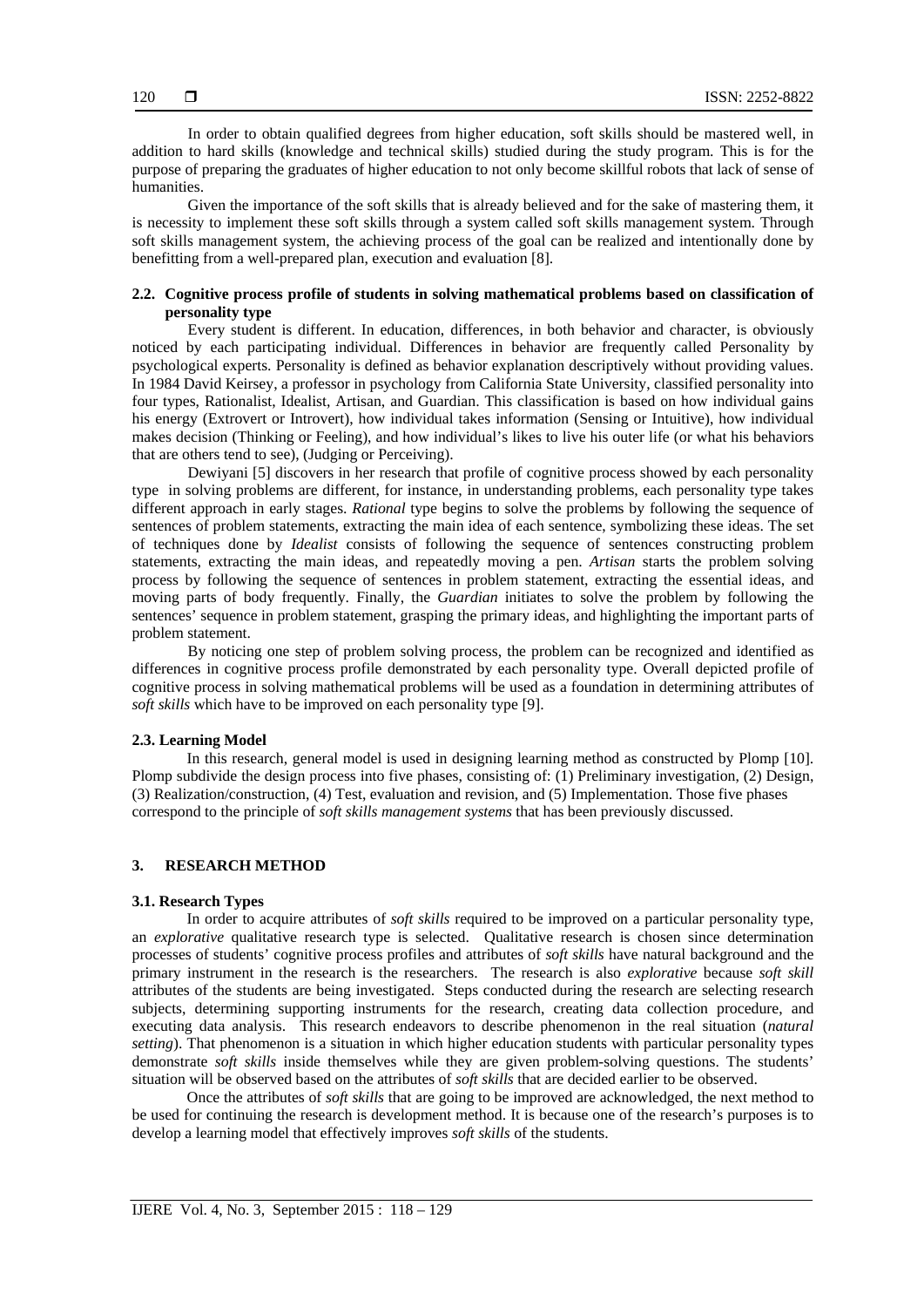#### **3.2. Data collection method**

For the first step, data to be used is qualitative, in the form of description students' *soft skill* attributes based on particular personality types. Data is collected by providing research subjects, grouped based on personality types, with problems. Then, the subjects can solve the problems by using any method. This means they are permitted to discuss the problems with other students that are not participating as research subject. Also, they are allowed to solve the problems on their own. While solving the provided problems, research subjects must not be put under pressure, so that the expected natural condition can be obtained. Researcher records verbal expressions of the subjects, as well as take note their behavior (nonverbal expression) including unique activities while solving the mathematical problems. By using the recorded video, it is expected that soft skill attributes inside the students can be observed. If there is lack of data, researchers have to clarify by re-interviewing. Meanwhile, on the learning model stage, data is collected following the phases introduced by Plomp.

# **3.3. Instruments of data collection**

In the interest of acknowledging the attributes of *soft skills* that should be developed on each personality type, the primary instrument is decided to be the researchers. Researchers act not only as research organizers, but also main instrument in data collection that cannot be replaced by any other instruments. Besides, there is also instrument in the form of worksheet. Worksheet instrument in this research is worksheet containing mathematical problem to be solved, distributed to each subject.

On learning model composition stage, research instrument to be used is worksheets required in constructing five phases introduced by Plomp [10].

# **4. RESULT AND DISCUSSION**

#### **4.1. Research Subject**

Research subjects consist of eight students of Information Systems program. These students can be subdivided into: two students of *Rational*, two students of *Idealist*, two students of *Artisan*, and two students of *Guardian*. This grouping is done by following personality type classification by David Keirsey [11].

#### **4.2. Data Analysis of soft skils attributes**

Derived from observation result on each personality type while solving mathematical problems and according to the result of the work, the outcome can be detailed as follow.

#### **4.2.1. Rational Type**

From the observation of the rational types when solving a mathematical problem appears that this type work with serious immediately and independent. Problem is read as a whole, taken important information, the planned completion of the well, according to plan and carry out the settlement and recheck. Ability intrapersonal skills in rational type have been quite good, but the ability ekstrapersonal skills that still need to be improved, especially at work in a team. In more detail, soft skills in rational types can be seen in Table 2.

From Table 2, can be concluded that the rational type has 2 points intra personal skills that must be developed and 6 points interpersonal skills that must be developed. This means that, in general, the ability of interpersonal skills of type Rational must be considered in the learning process. Mark (+) indicates attributes of soft skills which should be maintained, and (-) indicates attributes of soft skills which should be improved. Code of soft skill attributes can be referred from Table 1.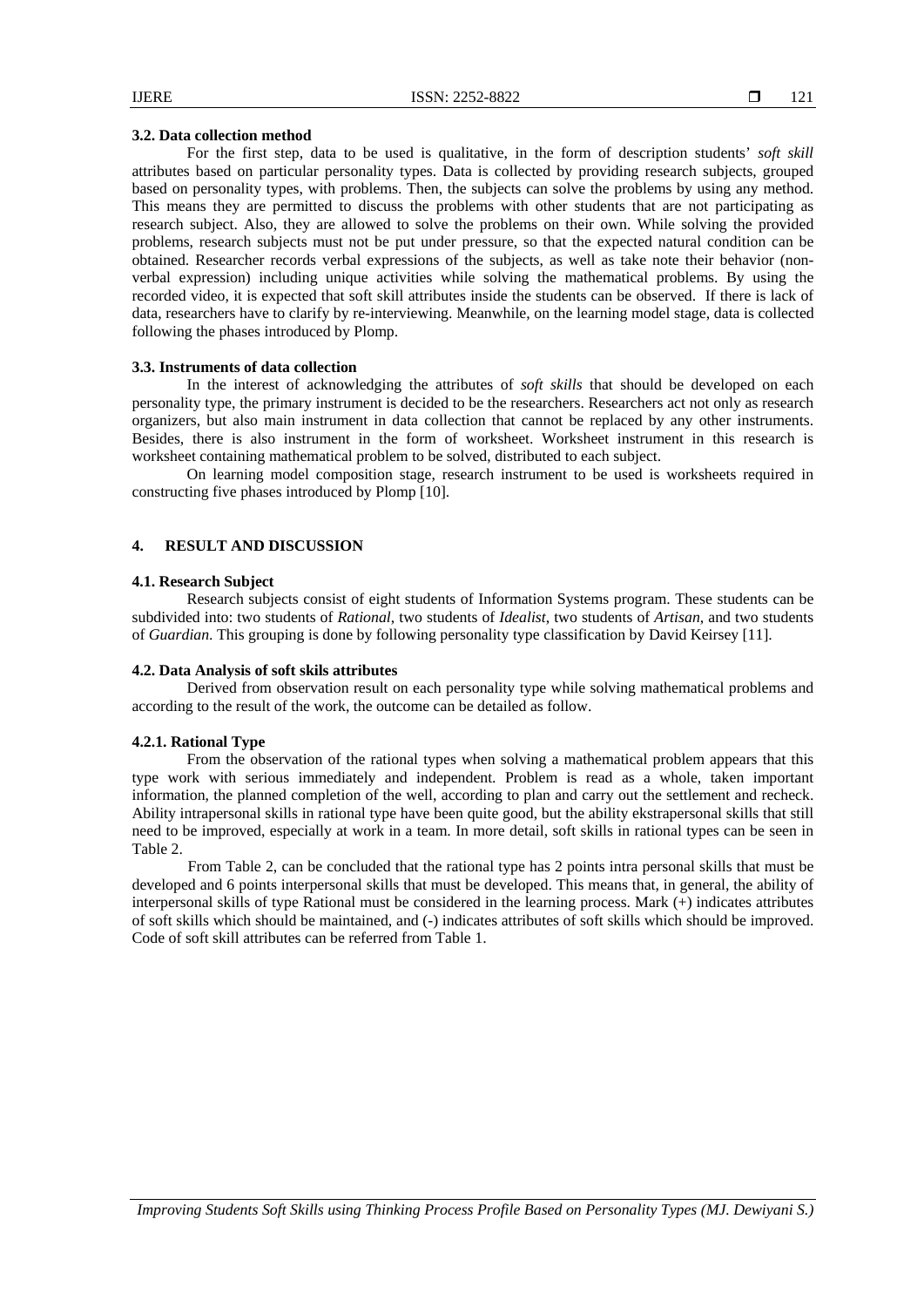| <b>Observation Result</b>               | <b>Analysis Result</b>                            | <b>Attributes of Soft Skills</b>                    |
|-----------------------------------------|---------------------------------------------------|-----------------------------------------------------|
| Do not have the initiative either to    | Prefer to be alone.                               | $(+)$ Desire to learn (R4).                         |
| form a group or to join a particular    | Feel disturbed if demanded to solve the           | $(+)$ Motivation (R6).                              |
| group.                                  | problems by doing discussion.                     | $(+)$ Independent (R14).                            |
|                                         | Independent.                                      | $(+)$ Tough (R15).                                  |
|                                         |                                                   | (-) Verbal communication (E2).                      |
|                                         |                                                   | $(-)$ Cooperating $(E3)$ .                          |
|                                         |                                                   | $(-)$ Work as a team $(E5)$ .                       |
|                                         |                                                   |                                                     |
| Immediately try to solve the problems   | Serious.                                          | $(+)$ Commitment $(R5)$ .                           |
| seriously, without wasting any time.    | Focus on goals.                                   | $(+)$ Enthusiastic $(R7)$ .                         |
|                                         |                                                   | $(+)$ Self management (R11).                        |
|                                         |                                                   | $(+)$ Reliable $(E1)$ .                             |
|                                         |                                                   | $(+)$ Solving problems (R12).                       |
|                                         |                                                   | $(-)$ Cooperating $(E3)$ .                          |
|                                         |                                                   | $(-)$ Work as a team $(E5)$ .                       |
| Read the overall problem statements     | Think synthetically in a well-structured context. | $(+)$ Analytical ability (R9).                      |
| sequentially.                           |                                                   | $(+)$ Critical thinking $(R3)$ .                    |
|                                         |                                                   | $(+)$ Summarizing $(R13)$ .                         |
|                                         |                                                   | $(-)$ Cooperating $(E3)$ .                          |
|                                         |                                                   | $(-)$ Work as a team $(E5)$ .                       |
| Find out the meaning of questions in    | Have good analysis.                               | $(+)$ Analytical ability (R9)                       |
| understanding the problems.             |                                                   | $(-)$ Work as a team $(E5)$ .                       |
| arguably<br>Re-write<br>important       | Thorough in organizing important points.          | $(+)$ Integrity (R2).                               |
| information to be used in problem       | Have a great abstraction.                         | $(+)$ Motivation (R6).                              |
| solving by using the help of variables. |                                                   | $(+)$ Self management $(R11)$ .                     |
|                                         |                                                   | $(+)$ Summarizing $(R13)$                           |
|                                         |                                                   | $(-)$ Work as a team $(E5)$ .                       |
|                                         |                                                   |                                                     |
| Have plans in solving the problem in    | Thorough in constructing plans.                   | $(+)$ Summarizing $(R13)$ .                         |
| detail.                                 |                                                   | $(-)$ Work as a team $(E5)$ .                       |
|                                         |                                                   | $(-)$ Time management (R16).                        |
| Have procedure in<br>solving<br>the     | Highly creative.                                  | $(+)$ Initiative $(R1)$                             |
| problems without being focused on       |                                                   | $(+)$ Creative (R8).                                |
| prior knowledge.                        |                                                   | (-) Verbal communication(E2)                        |
|                                         |                                                   | $(-)$ Work as a team $(E5)$ .                       |
| Once the problems are solved, the       | Expect the perfection of the answers.             | $(+)$ Initiative $(R1)$                             |
| subjects re-check the solution steps by | Determined.                                       | $(+)$ Commitment $(R5)$ .                           |
| changing sequence of the steps.         |                                                   | $(+)$ Tough $(R15)$ .                               |
|                                         |                                                   | $(-)$ Time management (R16).                        |
|                                         |                                                   | $(-)$ Working as a team $(E5)$ .                    |
| After solving the problems, this type   | Expect perfection without any mistakes in         | $(+)$ Initiative $(R1)$ .                           |
| tries to check on the solutions with    | getting the work done.                            | $(+)$ Critical thinking $(R3)$ .                    |
| friends. If differences between the     | Lack of willingness in accepting<br>others'       | $(+)$ Desire to learn $(R4)$ .                      |
| answers occurm this type tends to redo  | opinions.                                         | $(+)$ Creative (R8).                                |
| the calculation. In addition, this type |                                                   | (-) Verbal communication (E2).                      |
| does not try to understand techniques   |                                                   | $(-)$ Cooperating $(E3)$ .                          |
|                                         |                                                   |                                                     |
| applied by others.                      |                                                   | $(-)$ Flexible $(E4)$ .<br>$(-)$ Listening $(E6)$ . |
| take<br>advantage<br>Do<br>not<br>of    | Not prefer to appear in public.                   | (-) Verbal communication (E2).                      |
| opportunities to explain their opinions | Prefer personal things, introvert trait dominates | $(-)$ Cooperating $(E3)$ .                          |
| when they are allowed to explain their  | this type.                                        | $(-)$ Flexible $(E4)$                               |
| work in front of the class.             |                                                   | $(-)$ Listening $(E6)$ .                            |
|                                         |                                                   | $(-)$ Logical argumentation $(E7)$ .                |
|                                         |                                                   |                                                     |

Table 2. Observation result, analysis result, and attributes of soft skills on *Rational* type individuals

### **4.2.2. Idealist Type**

Idealist type is the type that is more emphasis on what should be done from a problem. After his curiosity about the problem to be solved, then this type can work well step by step carefully. Although they have a tendency to work on the problems independently, but this type can be little tolerance in working in groups. Verbal ability and cooperation should be further enhanced. In more detail, soft skills in idealist types can be seen in Table 3.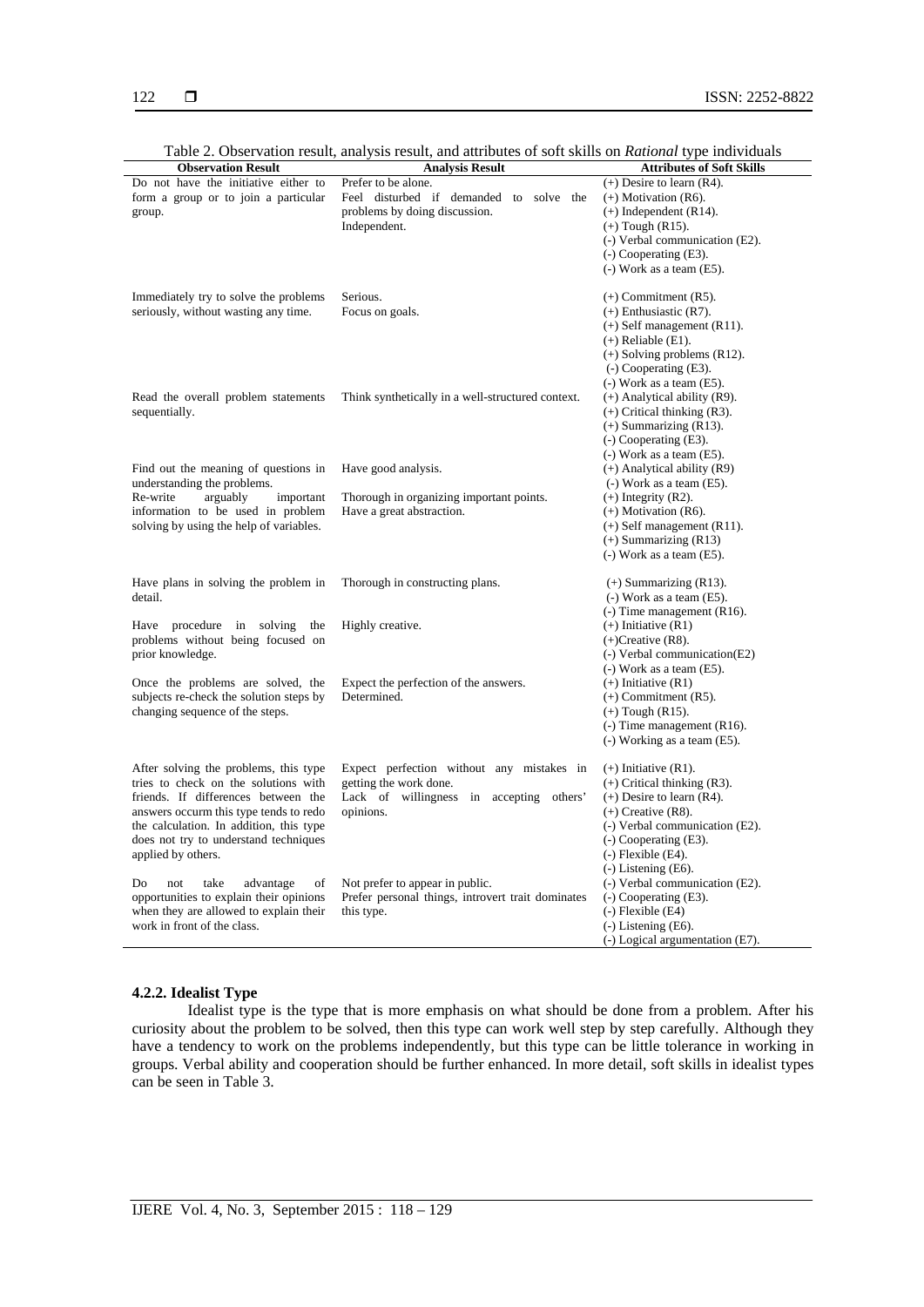| Table 3. Observation result, analysis result, and attributes of soft skills on Idealist type individuals |  |  |  |  |  |  |  |  |  |
|----------------------------------------------------------------------------------------------------------|--|--|--|--|--|--|--|--|--|
|                                                                                                          |  |  |  |  |  |  |  |  |  |

| <b>Observation Result</b>                                                                                                                                                                                                                                                                                                                                                                       | <b>Analysis Result</b>                                                                                | <b>Attributes of Soft Skills</b>                                                                                                                                                                                                                                                                    |
|-------------------------------------------------------------------------------------------------------------------------------------------------------------------------------------------------------------------------------------------------------------------------------------------------------------------------------------------------------------------------------------------------|-------------------------------------------------------------------------------------------------------|-----------------------------------------------------------------------------------------------------------------------------------------------------------------------------------------------------------------------------------------------------------------------------------------------------|
| Do not pioneer forming groups; instead,<br>join a group in which the members are<br>relatively closed to the research subjects.                                                                                                                                                                                                                                                                 | Prefer to be alone, but can be little tolerant<br>to live in as part of a group.                      | $(+)$ Enthusiastic $(R7)$<br>$(+)$ Independent $(R14)$ .<br>$(-)$ Cooperating $(E3)$<br>$(-)$ Work as a team $(E5)$ .                                                                                                                                                                               |
| Tend to work independently, do not<br>discuss with other team members while<br>solving the problems.                                                                                                                                                                                                                                                                                            | Can be disturbed if discussion is a must in<br>solving the problem.                                   | $(+)$ Independent $(R14)$<br>(-) Verbal communication (E2).<br>$(-)$ Cooperating $(E3)$ .                                                                                                                                                                                                           |
| Try to solve the problems as well as<br>possible.                                                                                                                                                                                                                                                                                                                                               | Fancy perfection.                                                                                     | (-) Work as a team (E5).<br>$(+)$ Initiative $(R1)$<br>$(+)$ Commitment $(R5)$ .<br>$(+)$ Tough (R15).<br>$(-)$ Time management (R16).<br>$(-)$ Work as a team $(E5)$ .                                                                                                                             |
| Do not read the problem statements<br>sequentially, but prioritize the question<br>statements.                                                                                                                                                                                                                                                                                                  | Expect to know the main task to be done in<br>the earlier stage.                                      | $(+)$ Desire to learn $(R4)$<br>$(+)$ Commitment $(R5)$ .                                                                                                                                                                                                                                           |
| Look for the main ideas of sentences in<br>order to understand the problem.                                                                                                                                                                                                                                                                                                                     | Have good analysis skill.                                                                             | $(+)$ Critical thinking $(R3)$<br>$(+)$ Analytical ability (R9).                                                                                                                                                                                                                                    |
| Rewrite important information to be used<br>in sovling problems without the help of<br>variables.                                                                                                                                                                                                                                                                                               | Thorough in organizing important points.                                                              | $(+)$ Analytical ability (R9).<br>$(+)$ Summarizing $(R13)$ .<br>$(+)$ Independent (R14).<br>$(+)$ Reliable $(E1)$                                                                                                                                                                                  |
| Do not see the plans for solving the<br>problems as an important point.                                                                                                                                                                                                                                                                                                                         | Prefer to immediately solve the problems<br>so that the task can be noted as done.                    | $(+)$ Integrity $(R2)$<br>$(+)$ Commitment $(R5)$ .<br>$(-)$ Reliable $(E1)$ .<br>$(-)$ Stres management (R10).                                                                                                                                                                                     |
| Apply procedure of problem solving by<br>known<br>procedure<br>from<br>prior<br>use<br>knowledge of pervious subjects.                                                                                                                                                                                                                                                                          | Obey the principle.<br>Do not dare to bring up a breakthrough.                                        | $(+)$ Commitment $(R5)$ .<br>(-) Cooperating (E3).                                                                                                                                                                                                                                                  |
| Once the problem is solved, re-check the<br>finished calculation.                                                                                                                                                                                                                                                                                                                               | Expect perfection of answers.<br>Determined.                                                          | $(+)$ Commitment $(R5)$ .<br>$(+)$ Motivation (R6).<br>$(+)$ Creative (R8).                                                                                                                                                                                                                         |
| After solving the problems, subject of this<br>type attempt to re-check their answers with<br>their friends. If the differences in the<br>answers occur, subjects of this type still<br>believe that their own answers are correct<br>and do not try to repeat the calculation. If<br>different techniques exist, subjects of this<br>type try to understand other team<br>members' techniques. | Expect perfection of answers.<br>Less capable of accepting others'opinions.                           | $(+)$ Commitment $(R5)$ .<br>$(+)$ Motivation (R6).<br>$(+)$ Solving problems(R12)<br>$(+)$ Creative(R8)<br>(-) Verbal communication (E2).<br>$(-)$ Listening $(E6)$ .<br>(-) Logical argumentation (E7).<br>(-)Self management (R11).<br>$(-)$ Work as a team $(E5)$ .<br>$(+)$ Independent (R14). |
| not take<br>advantage<br>Do<br>of<br>given<br>opportunities to present their opinions in<br>front of the class.                                                                                                                                                                                                                                                                                 | Do not prefer appearing in public.<br>Prefer personal things, introvert trait<br>dominates this type. | (-) Verbal communication (E2).<br>$(-)$ Cooperating $(E3)$ .<br>$(-)$ Flexible $(E4)$<br>$(-)$ Listening $(E6)$ .<br>(-) Logical argumentation (E7).<br>$(+)$ Independent (R14)                                                                                                                     |

From Table 3 can be concluded that the Idealist type has 3 points intra personal skills that must be developed and all points of interpersonal skills that must be developed. This means that, in general, the ability of interpersonal skills of type Idealist must be considered in the learning process. Mark (+) indicates attributes of soft skills which should be maintained, and (-) indicates attributes of soft skills which should be improved. Code of soft skill attributes can be referred from Table 1

# **4.2.3. Artisan Type**

Artisan type not reading the problem coherently, but only in a few sentences that they thought interesting. Often get a new way of solving problems, and immediately terminate employment without reexamine the work that has been done. Quite good interpersonal skills, being intrapersonal skills must be improved, for example self-management. In more detail, soft skills in artisan types can be seen in Table 4.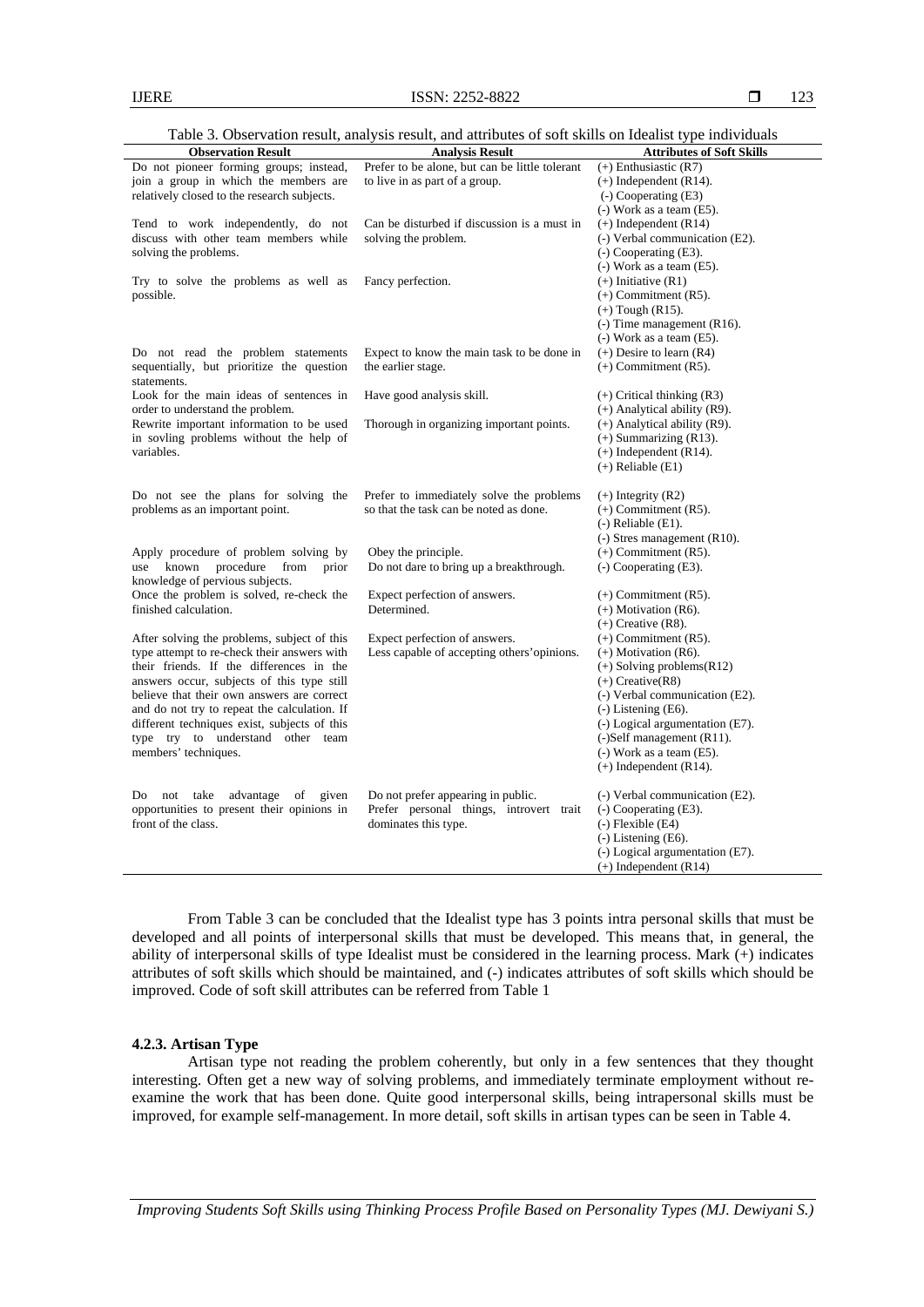| <b>Observation Result</b>                    | <b>Analysis Result</b>                       | <b>Attributes of Soft Skills</b>   |
|----------------------------------------------|----------------------------------------------|------------------------------------|
| Immediately try to join a group and          | Sociable.                                    | $(+)$ Verbal communication (E2).   |
| actively attempt to unite as a team.         | High social conscience.                      | $(+)$ Logical argumentation $(E7)$ |
|                                              |                                              | $(+)$ Cooperating $(E3)$ .         |
|                                              |                                              | $(+)$ Enthusiastic $(R7)$          |
|                                              |                                              | $(+)$ Creative (R8).               |
|                                              |                                              | $(+)$ Flexible $(E4)$              |
|                                              |                                              | $(-)$ Commitment $(R5)$ .          |
|                                              |                                              | $(-)$ Self management (R11).       |
| Do not immediately solve the problems,       | Not very skillful in managing time (more     | (-) Motivation (R6)                |
| but spend some time for socializing in the   | time is spent for socializing)               | $(-)$ Time management (R16).       |
| beginning of the session.                    |                                              | $(-)$ Self management $(R11)$ .    |
| Fancy discussion, almost never attempt to    | Less independent, take advantage<br>of       | $(-)$ Independent (R14)            |
| solve the problems individually.             | sociability to solve the problems.           | $(-)$ Commitment $(R5)$            |
|                                              |                                              | $(+)$ Verbal communication (E2)    |
|                                              |                                              | $(+)$ Cooperating $(E3)$           |
| Read<br>the<br>problem<br>statements         | Lack of attention to detail.                 | (-) Analytical ability(R9)         |
| sequentially, but do not read the whole      |                                              | $(+)$ Enthusiastic $(R7)$          |
| statements, some parts of the statements     |                                              |                                    |
|                                              |                                              |                                    |
| are skipped.                                 |                                              |                                    |
| Look for main ideas of sentences in order    | Have good analysis skill.                    | $(+)$ Analytical ability (R9)      |
| to understand the problems.                  |                                              |                                    |
| Do not take note about important             | Less prefer detailed and organized things.   | $(-)$ Integrity $(R2)$ .           |
| information gathered from problem            |                                              | $(-)$ Self management (R11).       |
| comprehension,<br>but<br>just<br>tell<br>the |                                              | $(-)$ Summarizing $(R13)$ .        |
| information to other team members.           |                                              | $(-)$ Tough $(R15)$ .              |
|                                              |                                              |                                    |
|                                              |                                              |                                    |
| Do not see plan for solving the problem      | Prefer to immediately solve the problems,    | $(+)$ Solving problem $(R12)$      |
| as an important point.                       | particularly by cooperating with other team  | $(-)$ Self management $(R11)$      |
|                                              | members so that the work is presumably       | $(-)$ Reliable $(E1)$              |
|                                              | done.                                        |                                    |
| Apply procedure of problem solving           | Extremely creative.                          | $(+)$ Critical thinking $(R3)$     |
| without being focused on particular          |                                              | $(+)$ Creative $(R8)$              |
| topics of prior knowledge.                   |                                              |                                    |
| After solving the problems, re-check only    | Do not focus on perfection of answers; get   | $(+)$ Initiative $(R1)$ .          |
| the finished calculation together with       | satisfied just by given the existing result. | $(+)$ Work as a team $(E5)$ .      |
| other team members.                          |                                              | $(-)$ Desire to learn $(R4)$       |
|                                              |                                              | $(-)$ Tough $(R15)$ .              |
|                                              |                                              | $(-)$ Time management (R16).       |
|                                              |                                              |                                    |
| Once the problems are solved, subjects of    | Social conscience and very adaptable.        | $(+)$ Verbal communication $(E2)$  |
| this type immediately spend the rest of      |                                              | $(+)$ Cooperating $(E3)$           |
| the time for chatting to their team          |                                              | $(-)$ Reliable $(E1)$              |
| members and their presents can make          |                                              |                                    |
| other members of the team become             |                                              |                                    |
| enthusiastic.                                |                                              |                                    |
| Instantly, grab<br>the opportunities<br>to   | Fancy appearing in public.                   | (+) Verbal communication (E2)      |
| opinions<br>present<br>their<br>once<br>the  |                                              | $(+)$ Summarizing $(E6)$           |
| opportunities are being offered.             |                                              | $(+)$ Logical argumentation(E7)    |

Table 4. Observation result, analysis result, and attributes of soft skills on *Artisan* type individuals

From Table 4 can be concluded that the Artisan type has 10 points intra personal skills that must be developed and 1 point of interpersonal skills that must be developed. This means that, in general, the ability of intrapersonal skills of type Artisan must be considered in the learning process. Mark (+) indicates attributes of soft skills which should be maintained, and (-) indicates attributes of soft skills which should be improved. Code of soft skill attributes can be referred from Table 1.

#### **4.2.4. Guardian type**

Immediately after receiving the questions, then this type of divide tasks and get started right away with a very active discussion. Any statement in question was observed with either, carefully planned settlement plan. Attributes that should be raised is self management and summarizing. In more detail, soft skills in guardian types can be seen in Table 5.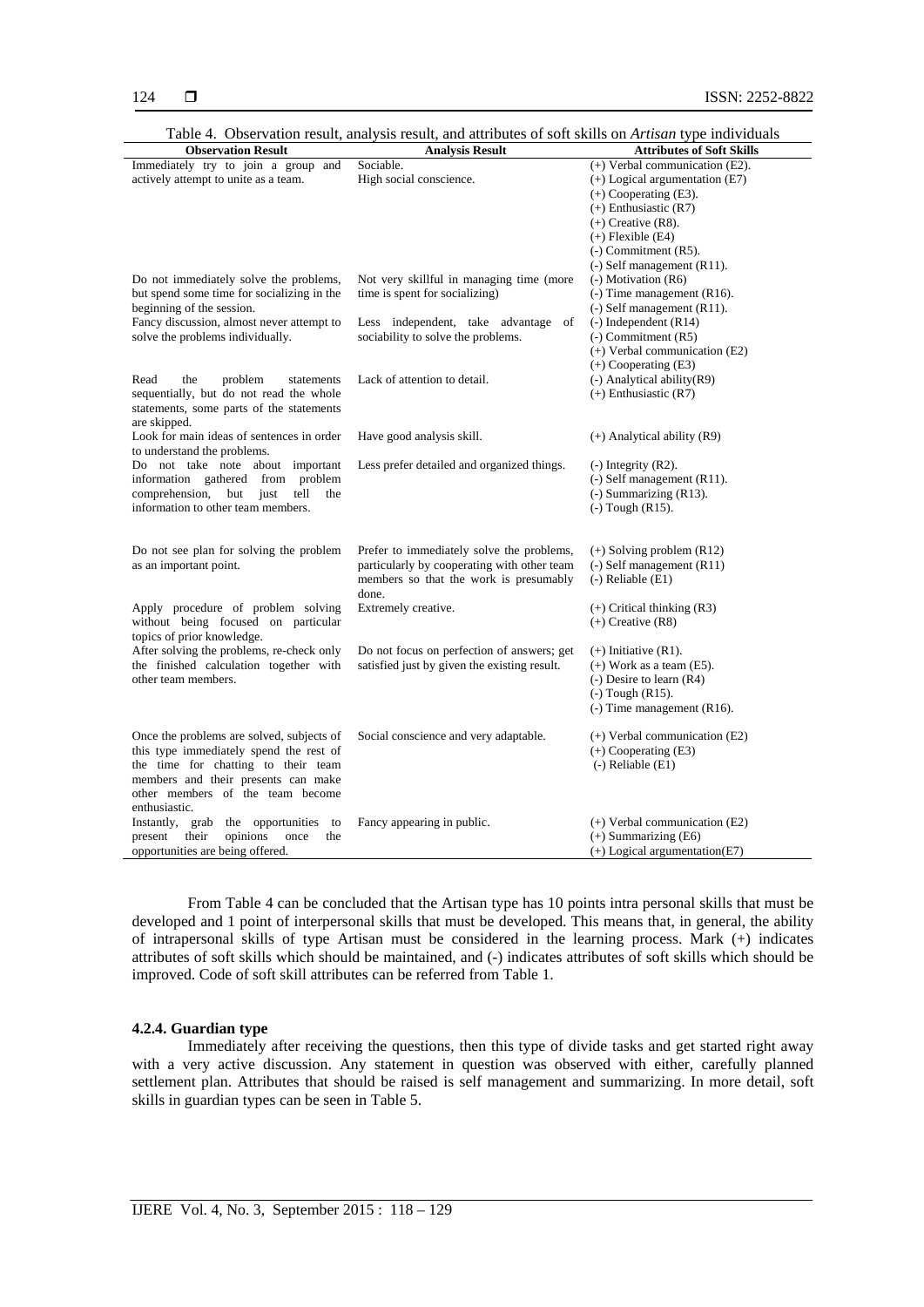| <b>Observation Result</b>                                                                                         | <b>Analysis Result</b>                      | <b>Attributes of Soft Skills</b>                               |
|-------------------------------------------------------------------------------------------------------------------|---------------------------------------------|----------------------------------------------------------------|
| Immediately try to form a group, delegate                                                                         | Have leadership skills.                     | $(+)$ Work as a team $(E5)$ .                                  |
| tasks, and lead discussion in group.                                                                              | Ability to manage friends.                  | $(+)$ Motivation (R6).                                         |
|                                                                                                                   | Ability to motivate friends.                | $(+)$ Independent (R14).                                       |
|                                                                                                                   |                                             | $(+)$ Reliable $(E1)$                                          |
|                                                                                                                   |                                             | $(+)$ Verbal communication (E2).                               |
|                                                                                                                   |                                             | $(+)$ Cooperating $(E3)$ .                                     |
| Immediately lead the team to solve the                                                                            | Highly responsible to solve the problems.   | $(+)$ Solving problem (R12).                                   |
| problems.                                                                                                         |                                             | $(+)$ Time management (R16)                                    |
|                                                                                                                   |                                             | $(-)$ Self management (R11).                                   |
| Active in taking part in group discussion                                                                         | Have plenty of techniques to activate other | $(+)$ Reliable $(E1)$ .                                        |
| and able to encourage other team members                                                                          | team members.                               | $(+)$ Motivation (R6).                                         |
| to intensively join the discussion.                                                                               |                                             | $(+)$ Verbal communication (E2).                               |
|                                                                                                                   |                                             | $(-)$ Self management (R11).                                   |
| Read<br>overall<br>problem<br>statetements                                                                        | Think synthetically in a structured way.    | $(+)$ Critical thinking $(R3)$ .                               |
| sequentically.                                                                                                    |                                             | $(+)$ Desire to learn $(R4)$ .                                 |
|                                                                                                                   |                                             | $(+)$ Analytical ability (R9).                                 |
| Understand the meaning of each question<br>in order to be able to have adequate<br>comprehension of the problems. | Have good analysis ability.                 | $(+)$ Analytical ability (R9).                                 |
| Do not take note about important<br>from<br>understanding<br>information<br>the<br>problems.                      | Less prefer detailed and organized things.  | $(-)$ Self management $(R11)$ .<br>$(-)$ Summarizing $(R13)$ . |
| Have well-prepared plan for solving the                                                                           | Fancy perfection.                           | $(+)$ Commitment $(R5)$ .                                      |
| problems.                                                                                                         |                                             | $(+)$ Motivation (R6).                                         |
|                                                                                                                   |                                             | $(+)$ Enthusiastic $(R7)$ .                                    |
|                                                                                                                   |                                             | $(+)$ Creative (R8).                                           |
|                                                                                                                   |                                             | $(+)$ Tough $(R15)$ .                                          |
|                                                                                                                   |                                             | $(+)$ Logical argumentation $(E7)$                             |
| Apply procedure of problem solving<br>without focusing<br>on particular prior                                     | Extremely creative.                         | $(+)$ Creative (R8).                                           |
| knowledge.                                                                                                        |                                             |                                                                |
| Once finished solving the problems, re-                                                                           | Expect perfection for answers.              | $(+)$ Commitment $(R5)$ .                                      |
| check the answers only on the finished                                                                            | Determined.                                 | $(+)$ Motivation (R6).                                         |
| calculation.                                                                                                      |                                             | $(+)$ Creative (R8).                                           |
|                                                                                                                   |                                             | $(-)$ Stress management $(R10)$                                |
| Once the problems are solved, instantly                                                                           | Able to lead.                               | $(+)$ Motivation (R6).                                         |
| lead team members to create report,                                                                               | Provide closure for problems well.          | $(+)$ Reliable $(E1)$                                          |
| delegate the task of presenting the result,                                                                       |                                             | $(+)$ Verbal communication (E2).                               |
| etc.                                                                                                              |                                             | $(+)$ Flexible $(E4)$                                          |
|                                                                                                                   |                                             | $(+)$ Work as a team $(E5)$ .                                  |

Table 5. Observation result, analysis result, and attributes of soft skills on *Guardian* type individuals

From Table 5 can be concluded that the Guardian type has 3 points intra personal skills that must be developed and no point of interpersonal skills that must be developed. This means that, in general, the ability of intrapersonal skills of type Guardian must be considered in the learning process. Mark (+) indicates attributes of soft skills which should be maintained, and (-) indicates attributes of soft skills which should be improved. Code of soft skill attributes can be referred from Table 1.

### **4.3. Development of learning model for improving soft skills of students**

By adapting general model of learning through Plomp, the learning model development is obtained as described in the following section.

### **4.3.1. Preliminary investigation phase**

Based on analysis of environment, the problem to be studied is the development of learning model for improving students' *soft skills*. In teaching process, students should be actively incorporated for collaborating and teachers facilitate the collaboration and interaction among the students. Thus, in this phase study to be done can be specified as follow (1) Encourage the students to have awareness of the importance of soft skills and their attributes that have to be both maintained and improved, (2) Learning theories, (3) Learning model theory. Result obtained from this phase is explained in Table 6.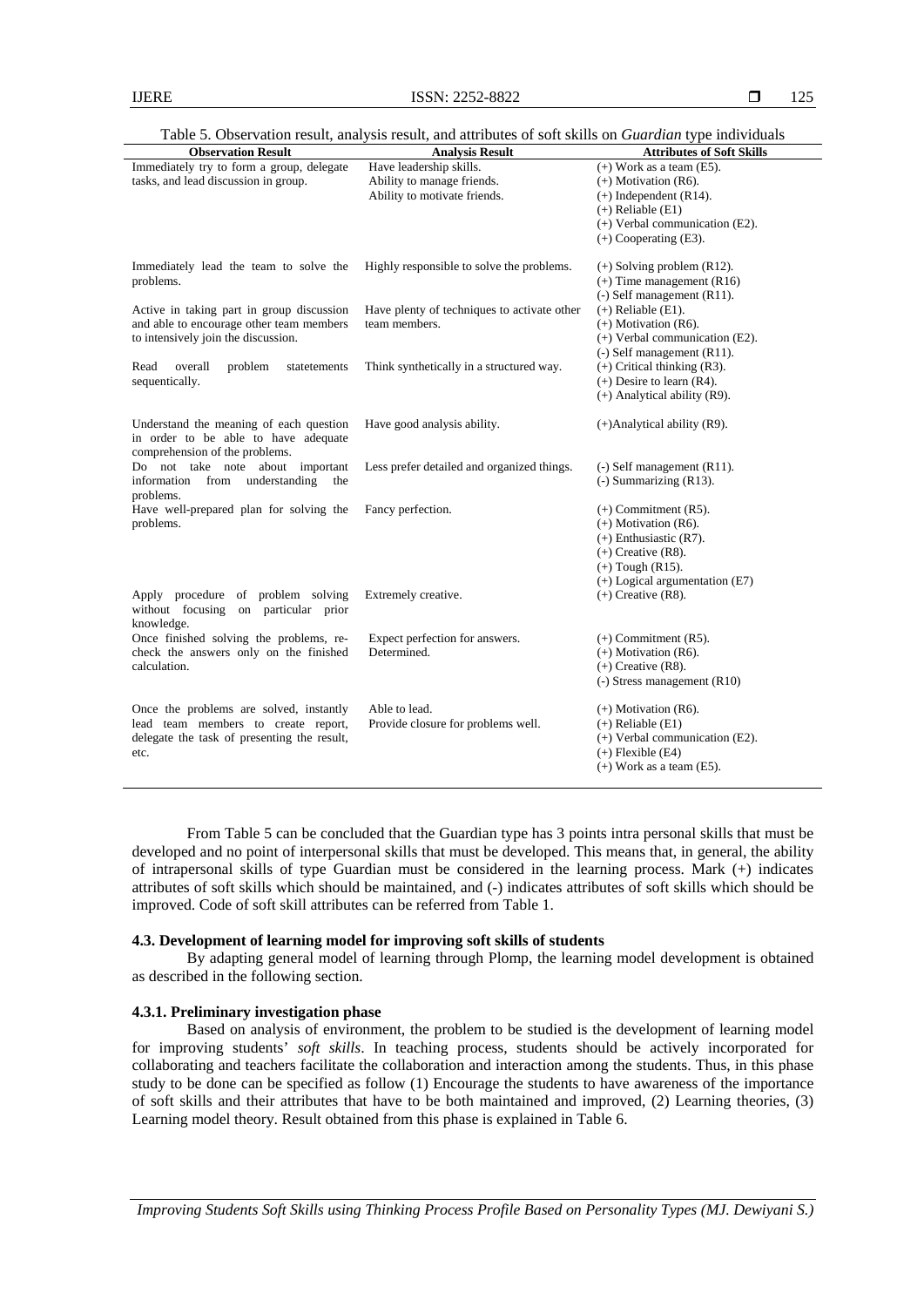|      | Table 0. Kesult of TTemminary Investigation I hase                   |                          |  |                          |        |       |         |         |                          |                   |                    |           |                 |                        |            |                          |                          |                          |     |                          |  |  |
|------|----------------------------------------------------------------------|--------------------------|--|--------------------------|--------|-------|---------|---------|--------------------------|-------------------|--------------------|-----------|-----------------|------------------------|------------|--------------------------|--------------------------|--------------------------|-----|--------------------------|--|--|
| Type | <b>Inter Personal Skills (E)</b><br><b>Intra Personal Skills (R)</b> |                          |  |                          |        |       |         |         |                          |                   |                    |           |                 |                        |            |                          |                          |                          |     |                          |  |  |
|      |                                                                      |                          |  | 4                        |        | 56    |         | - 8     | $\overline{\phantom{a}}$ | - 10              | - 11               | <b>12</b> | <b>13</b>       | 14 15 16 1 2 3 4 5 6 7 |            |                          |                          |                          |     |                          |  |  |
| R    | $+$ $-$                                                              |                          |  |                          |        |       | $+$ $+$ |         | $+ - -$                  |                   | $+$ $+$            |           | $+$ $+$         |                        |            | <b>Contract Contract</b> |                          | $\overline{\phantom{0}}$ |     | $\overline{\phantom{0}}$ |  |  |
|      |                                                                      | $+$ $+$                  |  | $+$ $+$ $+$ $+$ $+$      |        |       |         |         | $+$                      | $\sim$ $-$        | <b>Service</b>     | $+$       | $ +$ $ +$       | $+$ $+$                |            | $\sim$                   | $\overline{\phantom{a}}$ |                          |     | $\overline{\phantom{a}}$ |  |  |
|      | $+$                                                                  | $\overline{\phantom{0}}$ |  | $\overline{\phantom{0}}$ | $\sim$ | $  +$ |         | $+$ $-$ | $+$                      | $\sim$            | <b>State State</b> | $+$       | $\sim$          | $\sim$                 | $\sim$ $-$ | н.                       | $\sim$                   |                          |     | $+$                      |  |  |
| G    | $+$                                                                  | $\pm$                    |  | + + + + +                |        |       |         |         | $+$                      | <b>Contractor</b> | <b>Service</b>     | $+$       | and the company | $+$ $+$                |            | $+$                      | $+$ $+$                  |                          | $+$ | $+$                      |  |  |

Table 6. Result of Preliminary Investigation Phase

Description:  $R =$  Rational type ;  $A =$  Artisan type ; I = Idealist type ; G = Guardian type

Code is using references on Table 1.

Plus (+) sign indicated maintainance is required.

Negative (–) sign indicates improvement is required.

Table 6 shows the *soft skill* attributes required to be maintained as well as improved. By applying Table 6, a learning model is designed with intense awareness and it can improve conceivably deficient.

#### **4.3.2. Design phase and Execution phase**

In these two phases, a learning model, which can maintain positive soft skill attributes and improve conceivably deficient soft skills, is designed and realized. This learning model is applied in Linear Equation System topic of Aljabar Linear subject. This phase consists of five activities that can be specified as follow [12].

- (1) Design and construct learning syntax that can present learning for improving deficient soft skill attributes.
- (2) Design and determine learning environment or social system that can be specified as atmosphere and applied norms in the model, for example, teachers'roles and activities to be done during the learning process.
- (3) Design and compose reaction principle, by providing teachers with illustration of how to interfere in how students seeing and responding to their behavior during the learning process.
- (4) Arrange and determine supporting system in which requirements and conditions needed for learning model (i.e. class setting, instructional system, learning instruments, and required media) that is being designed can be executed.
- (5) Design and construct implication of learning. The implication can be defined as instructional and attending implications.

Outcome of  $1<sup>st</sup>$  phase is in the form of learning syntax as depicted in Figure 1.

Whereas  $2<sup>nd</sup>$  phase results in learning environment which is subdivided into four groups based on personality types defined by David Keirsey while solving problems. It is so in order to make the learning instrument to be used can fit the cognitive process and attributes of *soft skills* needed to be improved.

Product of 3<sup>rd</sup> phase is reaction principle. This principle describes that teachers have to actively interfere in students'processes of improving their *soft skills* according to established preliminary investigation results. This activity must be executed many times as it is not easy to improve soft skill attributes in an individual and is often accomplished through habituation.

Outcome of  $4<sup>th</sup>$  phase is that supporting system is a learning model designing for being executed if only all students have realized the importance of soft skills in their lives and are willing to improve conceivably deficient *soft skills*. Result of 5<sup>th</sup> phase is the implication of study is the observation of changes happening on each student for their improvement of *soft skills* [13].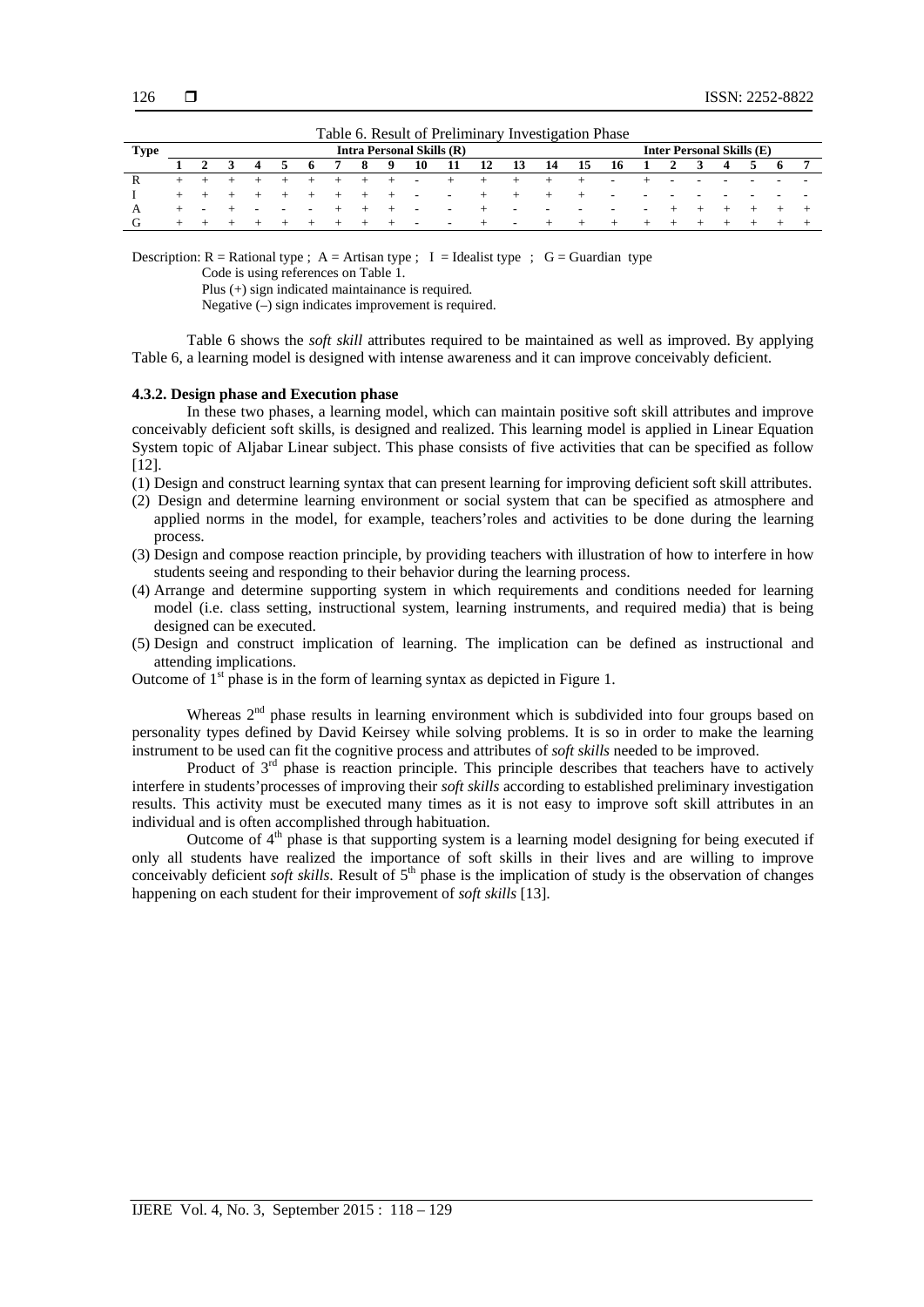

Figure 1. Learning Model Syntax for Improving *Soft skills*

# **4.3.3. Phase for Test, Evaluation, and Revizion**

- This phase is focused on two main points.
- (1) To validate
- (2) To hold a practical test for evaluating created learning model prototype. Activities to be done in this phase can be detailed as follow.
- 1) To validate model, consisting of: (a) requesting experts' consideration about the capability of the created learning model prototype, this activity requires validation sheet as instrument; (b) analyzing validation result given by the evaluators who have done the validation.
- 2) Trial is done in order to observe if the developed learning model is practical and effective. The activities to be done for the trial process are: (a) executing trial in the field, (b) analyzing the trial result, (c) revising based on analysis of trial result.

# **5. CONCLUSION AND RECOMMENDATION**

#### **5.1. Conclusion**

According to discussion on the previous chapters, it can concluded that based on comprehension of cognitive process profile in solving mathematical problems, attributes of s*oft skills* that are needed to be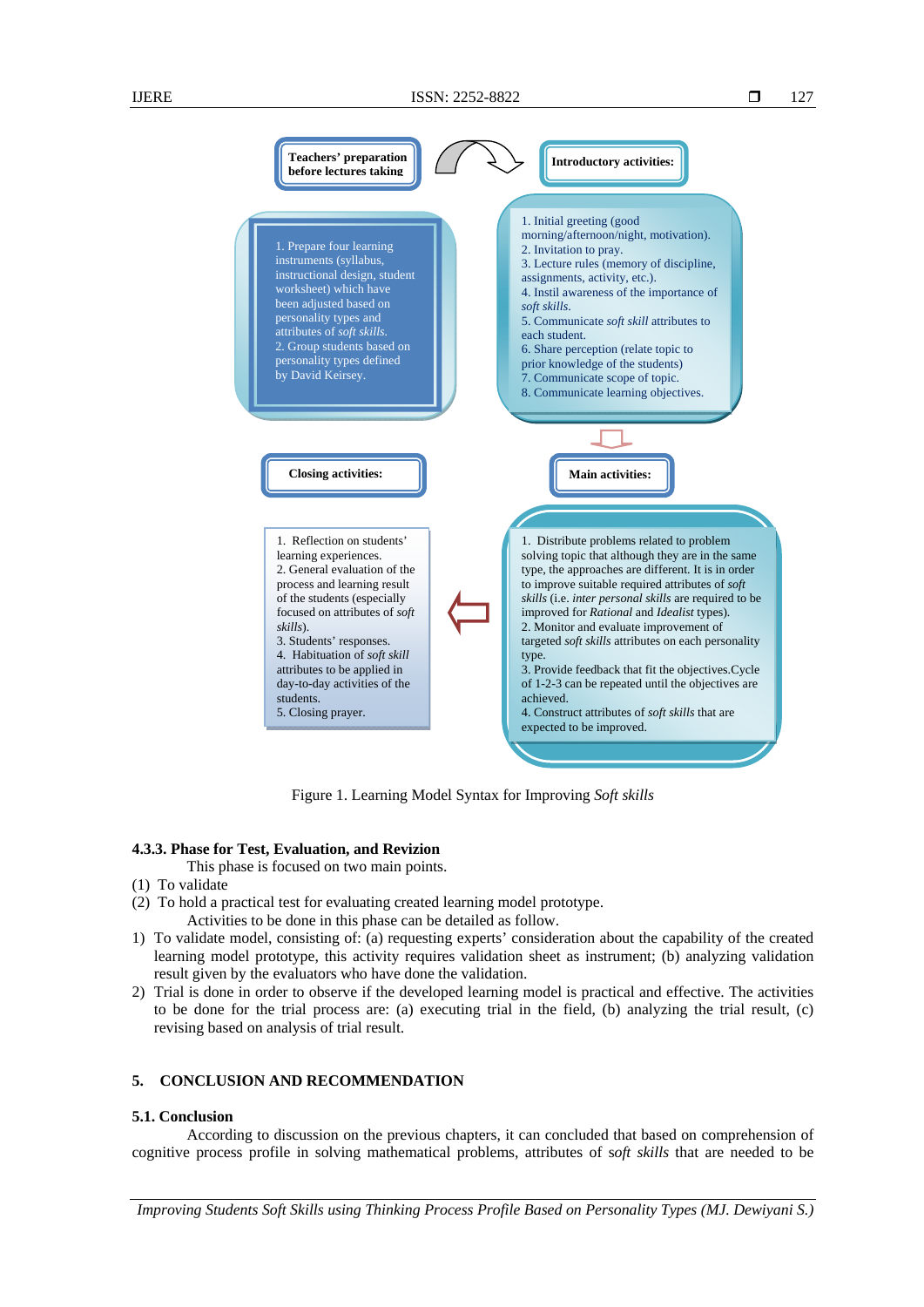improved and to be maintained due to arguably good for the particular personality types on each personality type are discovered [14].

Once the attributes of soft skills that are going to be maintained and developed on each personality type is identified, a learning model is successfully built. This model is effective in improving the *soft skill* attribute of students through comprehension of cognitive process profile in solving mathematical problems based on personality types.

The developed learning model has tendency to be able to improve students' *soft skills*. It is because the model has applied principle of soft skills management system that demands that the improvement of *soft skills* is conducted through planning, execution, and evaluation processes. Another factor encouraging the model's tendency is that the improvement of *soft skill* attributes is done intentionally with an intense awareness.

This constructed learning model has just applied to eight students of Information Systems program. However, all of those subjects state that this learning model is beneficial since it is initiated with the importance of *soft skills* and their attributes that need to be improved in each personality type. The eight subjects actually get the benefits not only on this subject, but also in their daily activities.

#### **5.2. Recommendation**

Learning model for improving soft skills of students through the comprehension of cognitive process profiles in solving mathematical problems based on classification of personality type can be continued to be applied to bigger-sized classes, after those classes are divided based on personality type according to David Keirsey. Creation of complete learning instrument is the next activity for the purpose of perfection of this learning model. Besides, other subjects can also apply this model by using theoretical references according to the nature of each branch of science.

Dissemination of research result to the teachers is an activity that must be conducted through a learning model for students' soft skills improvement through comprehension of cognitive process profile based on classification of personality type's workshop. The workshop is mainly targeted to teachers who teach any subjects in higher education in order to achieve these objectives.

# **REFERENCES**

- [1] Szul, "Meeting the Demand: Teaching Soft Skills, Strategies and Ressources to Develop Workplace Skills", San Fransisco: Delta Pi Epsilon, 2000.
- [2] B. Schulz, "The Importance of Soft Skills: Education beyond", *Journal of Language and Communication,* vol. June, pp. 146-154, 2008.
- [3] Sailah, "Soft Skills Development of Higher Education", Jakarta: Working Team Soft Skills Development, Directorate General of Higher Education, 2008.
- [4] N. Ibrahimoglu, "The Relationship Between Personality Traits AND Learning Styles: A Cluster Analysis", *Asian Journal OF Management Sciences And Education,* pp. 93-108, 2013.
- [5] D. Sunarto, "Thinking Process Profile of Students of Information Systems Department in Solving Mathematical Problem Based On Personality Types", Surabaya State University, Surabaya, 2010.
- [6] P. S. O'Brien, "Making College Count : a Real World Look at How to Succed in and After College", USA: Monster Com, 2001.
- [7] B. Weiner, "Intrapersonal and Interpersonal Theories of Motivation from an Attributional Perspective", *Educational Psychology Review,* pp. 1-14, 2000.
- [8] J. &. MG. Adam, ""Second Generation" E-Learning: Characteristics and Design Principles for Supporting Management Soft-Skills Development", *International Journal on E-Learning,* vol/issue: 6(2), pp. 157-185, 2007.
- [9] K. Vijaya, "Teaching Soft Skills to Technical Professionals Technology versus Practical Intelligence", *International Journal of English and Education,* vol/issue: 2(3), pp. 567-573, 2013.
- [10] S. Khabibah, "Development of Mathematics Instructional Model to Enhance Creativity Problem Open for Elementary School Students", Surabaya State University, Surabaya, 2006.
- [11] D. Keirsey, "Please Understand Me II", Canada: Prometheus Nemesis Book Company, 1998.
- [12] S. Kennedy-Clark, "Research by Design: Design-Based Research and the", *Journal of Learning Design,* vol/issue: 6(2), pp. 26-32, 2013.
- [13] P. Toth, "Learning Strategies and Styles in Vocational", *Acta Polytechnica Hungarica Journal,* vol/issue: 9(3), pp. 195-216, 2012.
- [14] GS. Kushwaha, "Role of Soft Skill and Personality development", *Education Research Journal,* vol/issue: 2(2), pp. 43-46, 2012.